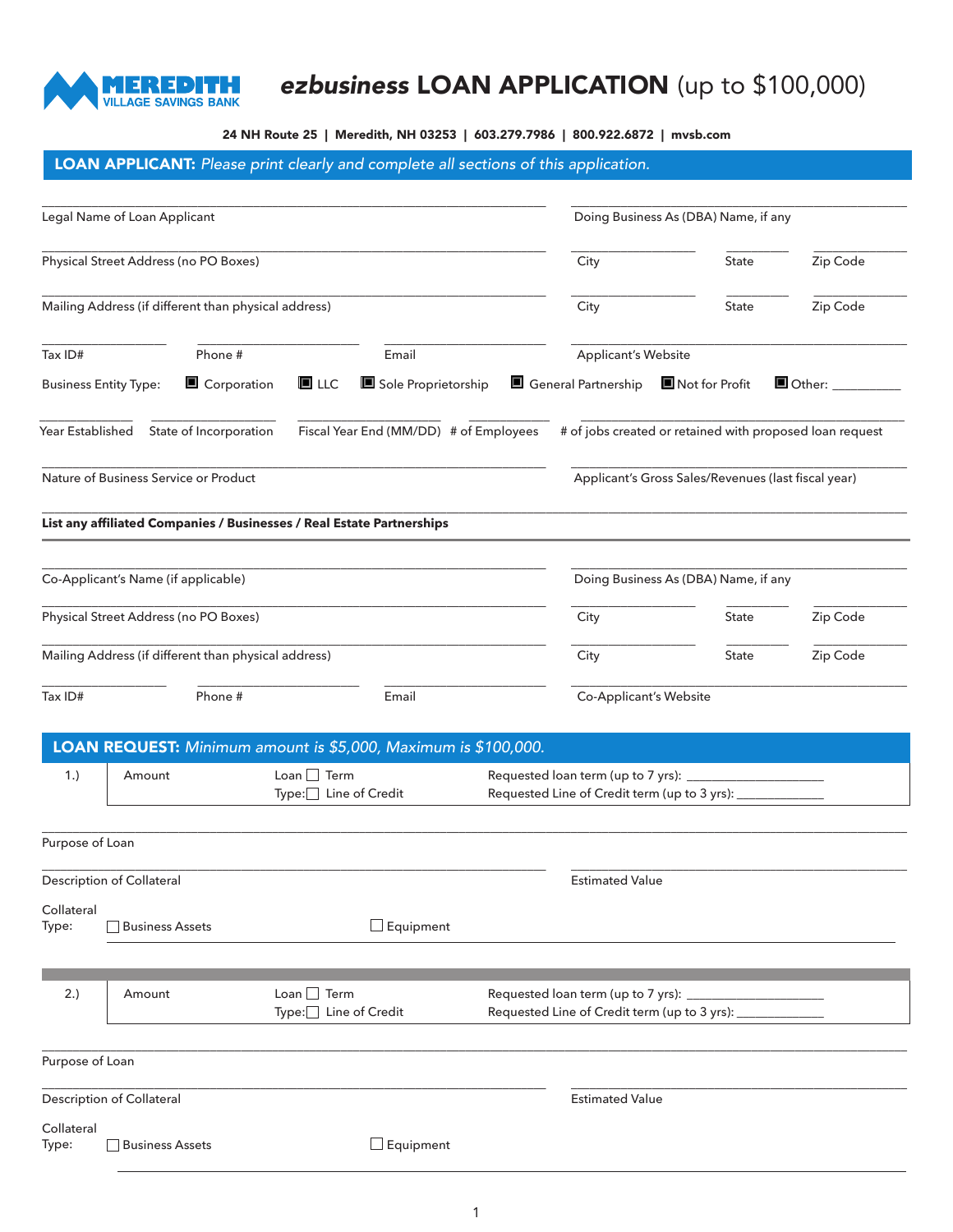| JOINT CREDIT ACKNOWLEDGEMENT: Please complete this section when the application is made between two or |  |
|--------------------------------------------------------------------------------------------------------|--|
| more individuals who will be primarily liable for this request.                                        |  |

Applicant's Initials Co-Applicant's Initials Date (MM/DD/YYYY)

□ <u>I/we intend to apply for joint credit</u>

| BUSINESS PRINCIPALS: All owners/principals with ownership interest greater-than-or-equal-to 20% in the loan |
|-------------------------------------------------------------------------------------------------------------|
|                                                                                                             |
| applicant(s) may be required to guaranty the loan. List additional principals on separate sheet.            |

| Name (First, Middle Initial, Last)                     | Social Security # |                   | Date of Birth (MM/DD/YYYY) |                            |  |
|--------------------------------------------------------|-------------------|-------------------|----------------------------|----------------------------|--|
| <b>Mailing Address</b>                                 | City              | <b>State</b>      | Zip Code                   |                            |  |
| Home Phone#                                            | Cell Phone #      |                   | <b>Email Address</b>       |                            |  |
| Ownership %<br>Years of Ownership                      | Title or Position | Occupation        |                            | Years in Occupation        |  |
| Name (First, Middle Initial, Last)                     |                   | Social Security # |                            | Date of Birth (MM/DD/YYYY) |  |
| <b>Mailing Address</b>                                 |                   | City<br>State     |                            | Zip Code                   |  |
| Cell Phone #<br>Home Phone#                            |                   |                   | <b>Email Address</b>       |                            |  |
| Ownership %<br>Years of Ownership<br>Title or Position |                   | Occupation        |                            | Years in Occupation        |  |

## BUSINESS LOANS: *Please list all current debts, including other creditors. List additional debt on separate sheet.*

| <b>Applicant Co-Applicant</b> |                |                                   | Creditor | Type | Date<br>Opened | Maturity<br>Date | <b>Current</b><br>Balance | <b>Monthly</b><br>Payment |
|-------------------------------|----------------|-----------------------------------|----------|------|----------------|------------------|---------------------------|---------------------------|
|                               | $\blacksquare$ | Do you own $\Box$ or rent? $\Box$ |          |      |                |                  |                           |                           |
|                               |                |                                   |          |      |                |                  |                           |                           |
|                               |                |                                   |          |      |                |                  |                           |                           |
|                               |                |                                   |          |      |                |                  |                           |                           |
|                               |                |                                   |          |      |                |                  |                           |                           |
|                               |                |                                   |          |      |                |                  |                           |                           |

| <b>PERSONAL LOANS:</b> |        |                                   |  |  |  |  |  |  |
|------------------------|--------|-----------------------------------|--|--|--|--|--|--|
|                        | $\Box$ | Do you own $\Box$ or rent? $\Box$ |  |  |  |  |  |  |
|                        |        |                                   |  |  |  |  |  |  |
|                        |        |                                   |  |  |  |  |  |  |
|                        |        |                                   |  |  |  |  |  |  |
|                        |        |                                   |  |  |  |  |  |  |
|                        |        |                                   |  |  |  |  |  |  |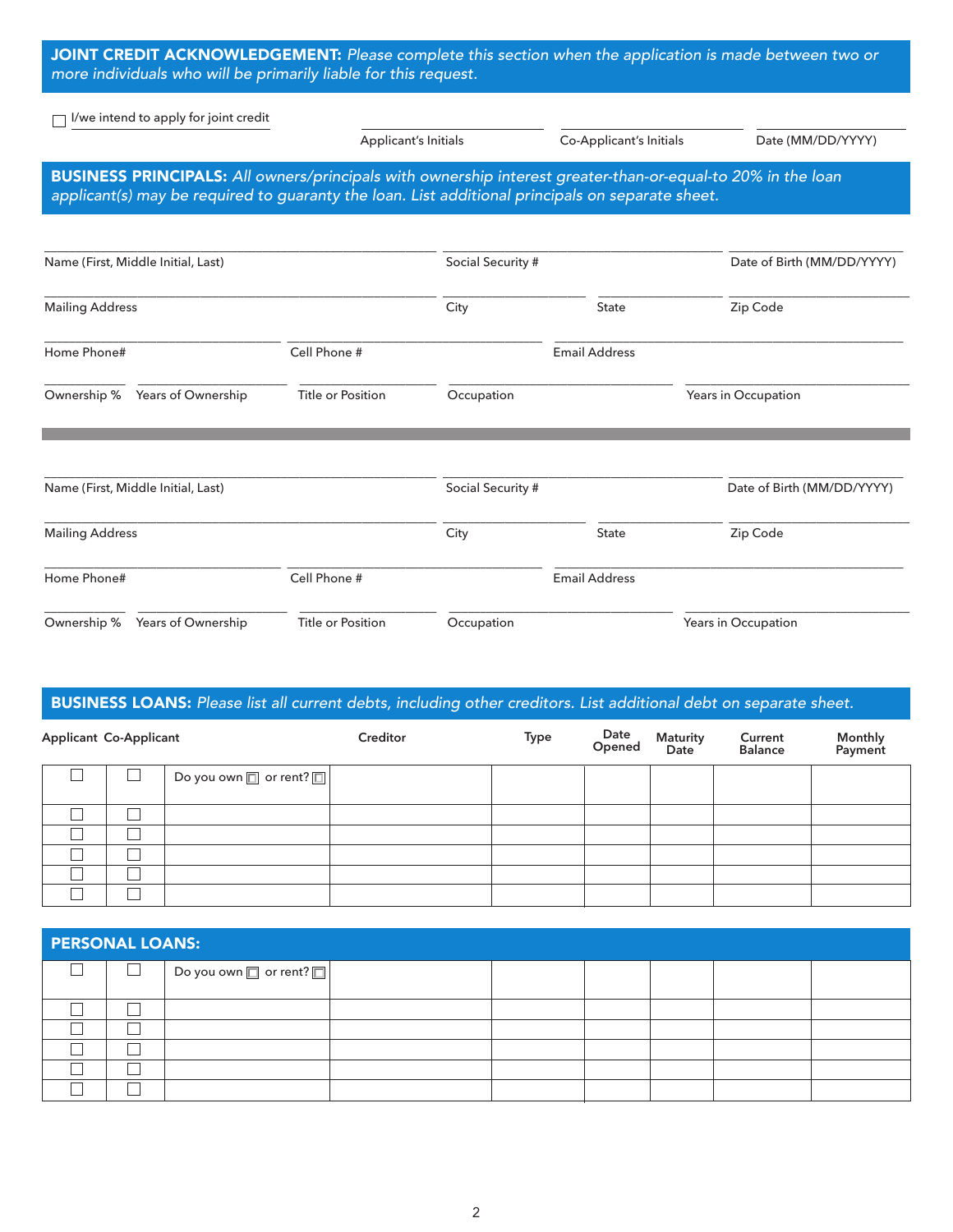| 1. | Has the loan applicant pledged any business assets or real estate to other creditors?                                                                     | Yes        | $\Box$ No |
|----|-----------------------------------------------------------------------------------------------------------------------------------------------------------|------------|-----------|
| 2. | Is the loan applicant or principal owner(s) contingently liable as an endorser or quarantor on any debt?                                                  | Yes        | $\Box$ No |
| 3. | Does the loan applicant or principal owner(s) have any outstanding judgments or legal proceedings pending?                                                | $\Box$ Yes | $\Box$ No |
| 4. | Has any tax assessment been made or tax lien been filed against the loan applicant or principal owner(s)?                                                 | Yes        | $\Box$ No |
| 5. | Has the loan applicant or any principal owner(s) ever sought protection under bankruptcy law?                                                             | Yes        | $\Box$ No |
| 6. | Is the loan applicant or principal owner(s) an employee or board director of the bank or its affiliates?<br>If yes, name of applicant or principal owner: | Yes        | I⊡ No     |

#### EQUAL CREDIT OPPORTUNITY NOTICE:

Were the Applicant's gross revenues \$1,000,000 or less in the previous fiscal year?  $\Box$  Yes  $\Box$  No

If you answered "Yes" and the Creditor denies your application for credit, you have the right to a written statement of the specific reasons for denial. To obtain the statement of reasons, please contact:

**Meredith Village Savings Bank, PO Box 177, Meredith, NH 03253, 603.279.7986**, within 60 days from the date you are notified of Creditor's decision. The Creditor will send you a written statement of reasons for the denial within 30 days of receiving your request for the statement. If the creditor chooses to provide the reasons orally, you have a right to have the reasons confirmed in writing within 30 days of receiving the applicant's written request for confirmation.

NOTICE: The Federal Equal Credit Opportunity Act prohibits creditors from discriminating against credit applicants on the basis of race, color, religion, national origin, sex, marital status, age (provided the applicant has the capacity to enter into a binding contract); because all or part of the applicant's income derives from any public assistance program; or because the applicant has in good faith exercised any right under the Consumer Credit Protection Act. The Federal agency that administers compliance with this law concerning this creditor is: **FDIC, Consumer Response Center, 1100 Walnut Street, Box #11, Kansas City, MO 64106.**

#### FAIR CREDIT REPORTING ACT, CREDIT REPORT AUTHORIZATION, LOAN PARTICIPATION AND SHARING OF INFORMATION AUTHORIZATION:

I/We hereby authorize and acknowledge that Meredith Village Savings Bank, its servicers, successors and assigns may verify or re-verify any information contained in this request for credit or obtain other information or data related to this request, for legitimate business purposes through other sources, including but not limited to a consumer reporting agency.

The information that is obtained by Meredith Village Savings Bank is only to be used for the purpose of obtaining a credit decision and any necessary post-closing quality control reviews for this request for credit.

I/We also hereby expressly consent and authorize Meredith Village Savings Bank to share information, including credit reports and other information bearing on my/our credit worthiness, with other creditors, including loan guarantee enhancements (if needed) and participation from other banks in pursuit of the approval of my/our loan application.

#### REPRESENTATIONS/AUTHORIZATIONS:

This information and the information provided on all accompanying financial statements and schedules is provided for the purpose of obtaining credit for the Applicant(s) or for the purpose of Applicant(s) guaranteeing credit for others. Applicant's intent is to apply for business purpose credit and agrees such credit will not be used for personal, family or household purposes. The submission of this application does not create a commitment to lend. The Creditor may keep this application whether or not it is approved. Each applicant and any guarantor may be required to submit additional information to process this request. Applicant(s) acknowledge that representations made in this Statement will be relied on by Creditor in its decision to grant such credit. The undersigned certifies, acknowledges that all information provided in this application and in any attachment and supporting documentation is true, correct and complete and accurately represents the financial condition of the Applicant(s) on the date given below. Creditor is authorized to make all inquiries, including but not limited to credit reports, it deems necessary to verify the accuracy of the information contained herein and to determine the creditworthiness of the Applicant(s) in connection with this application and any update, renewal, account review or extension. Applicant(s) will promptly notify Creditor of any subsequent changes which would affect the accuracy of the Statement. Creditor is further authorized to answer any questions about Creditor's credit experience with Applicant(s). Applicant(s) are aware that any knowing or willful false statements regarding the value of the above collateral for purposes of influencing the actions of Creditor can be a violation of federal law 18 U.S.C §1014, and may result in a fine or imprisonment, or both.

#### **CUSTOMER IDENTIFICATION NOTICE - IMPORTANT INFORMATION ABOUT PROCEDURES FOR OPENING A NEW ACCOUNT**

To help the government fight the funding of terrorism and money laundering activities, Federal law requires all financial institutions to obtain, verify, and record information that identifies each person who opens an account. What this means for you: When you open an account, we will ask for your name, address, date of birth, and other information that will allow us to identify you. We may also ask to see your driver's license or other identifying documents.